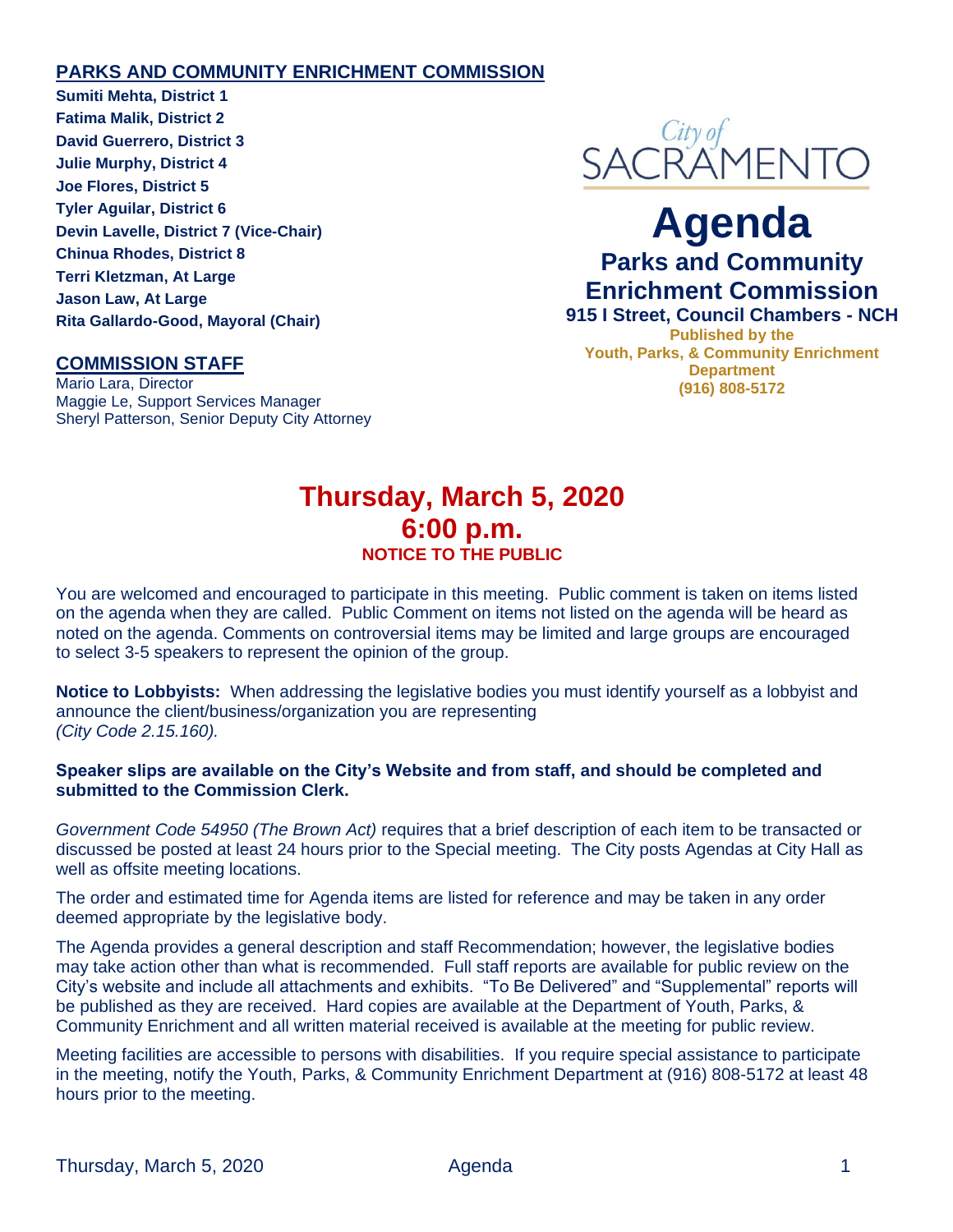#### **General Conduct for the Public Attending Parks and Community Enrichment Commission Meetings**

- **■** Members of the public attending Parks and Community Enrichment Commission meetings shall observe the same rules and decorum applicable to the Members and staff as noted in Chapters 3 and 4 of Council Rules of Procedure.
- **EXECT** Stamping of feet, whistles, yells or shouting, physically threatening conduct, and/or similar demonstrations are unacceptable public behavior and will be prohibited by the Sergeant-at-Arms.
- Lobbyists must identify themselves and the client(s), business or organization they represent before speaking to the Committee.
- Members of the public wishing to provide documents to the Committee shall comply with Rule 7 D of the Council Rules of Procedure.

#### **Members of the Public Addressing the Parks and Community Enrichment Commission**

- Purpose of Public Comment. The City provides opportunities for the public to address the Board as a whole in order to listen to the public's opinions regarding non-agendized matters within the subject matter jurisdiction of the City during Regular meetings and regarding items on the Agenda at all other meetings.
	- $\circ$  Public comments should not be addressed to individual Members nor to City officials, but rather to the Parks and Community Enrichment Commission as a whole regarding City business.
	- $\circ$  While the public may speak their opinions on City business, personal attacks on Members and City officials, use of swear words, and signs or displays of disrespect for individuals are discouraged as they impede good communication with the Committee.
	- $\circ$  Consistent with the Brown Act, the public comment periods on the Agenda are not intended to be "Question and Answer" periods or conversations with the Committee and City officials. The limited circumstances under which Members may respond to public comments are set out in Rule 8 D 2 of the Council Rules of Procedure.
	- o Members of the public with questions concerning Consent Calendar items may contact the staff person on the report prior to the meeting to reduce the need for discussion of Consent Calendar items and to better respond to the public's questions.
- **Speaker Time Limits.** In the interest of facilitating the Committee's conduct of the business of the City, the following time limits apply to members of the public (speakers) who wish to address the Committee during the meeting.
	- o **Matters not on the Agenda.** Two (2) minutes per speaker.
	- o **Consent Calendar Items**. The Consent Calendar is considered a single item, and speakers are therefore subject to the two (2) minute time limit for the entire Consent Calendar. Consent Calendar items can be pulled at a member's request. Such pulled Consent Calendar items will be considered individually and up to two (2) minutes of public comment per speaker on those items will be permitted.
	- o **Discussion Calendar Items.** Two (2) minutes per speaker.

Time Limits per Meeting In addition to the above time limits per item, the total amount of time any one individual may address the Committee at any meeting is eight (8) minutes. Each speaker shall limit his/her remarks to the specified time allotment.

- The Presiding Officer shall consistently utilize the timing system which provides speakers with notice of their remaining time to complete their comments. A countdown display of the allotted time will appear and will flash red at the end of the allotted time.
- In the further interest of time, speakers may be asked to limit their comments to new materials and not repeat what a prior speaker said. Organized groups may choose a single spokesperson who may speak for the group but with no increase in time.
- **•** Speakers shall not concede any part of their allotted time to another speaker.

The Presiding Officer may further limit the time allotted for public comments per speaker or in total for the orderly conduct of the meeting and such limits shall be applied.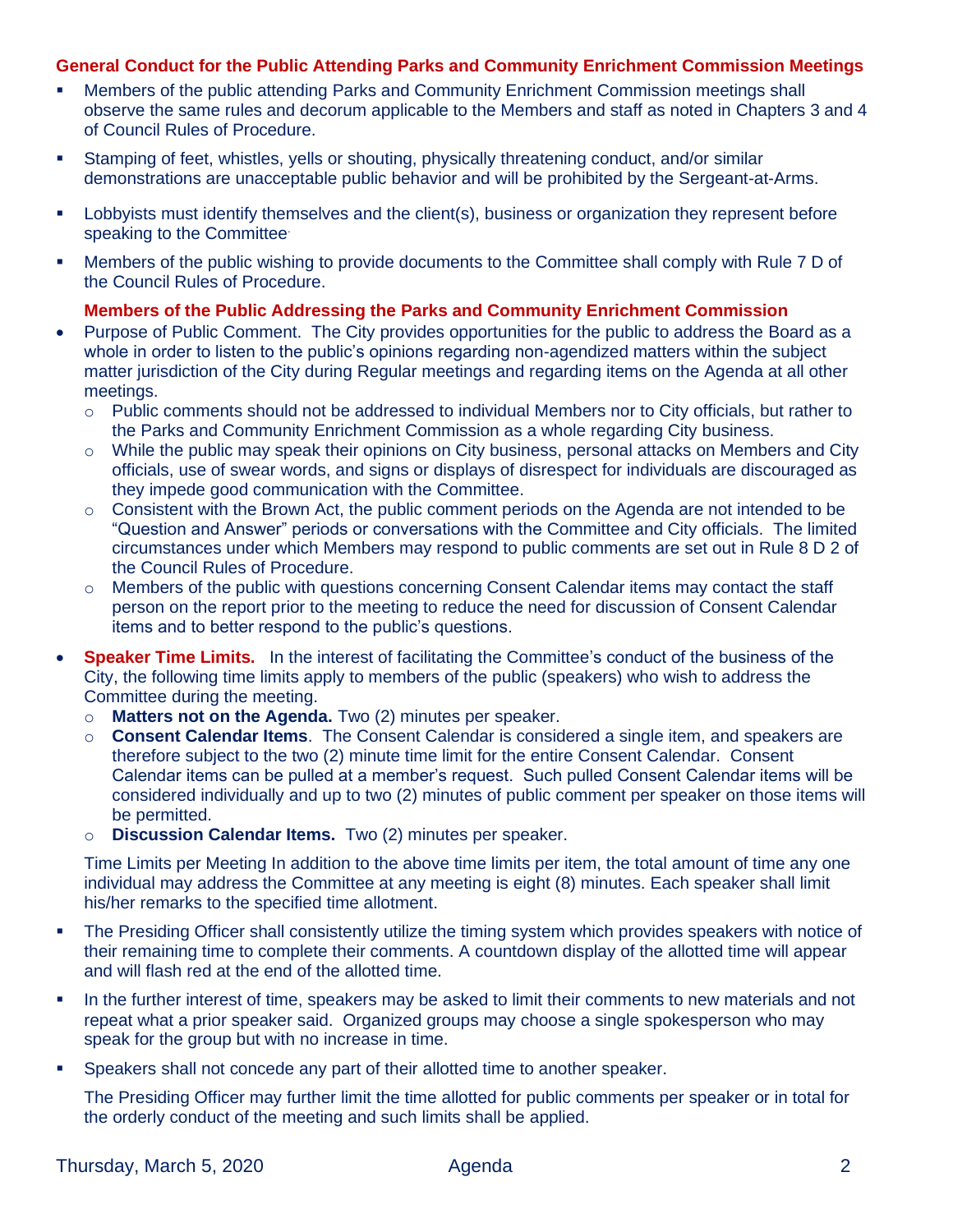# **AGENDA**

# **Thursday, March 5, 2020**

### **6:00 p.m.**

### *Council Chambers, 915 I Street, Sacramento, CA 95814*

#### **Open Session – 6:00 p.m.**

**Roll Call** 

**Public Comments-Matters Not on the Agenda (2 minutes per speaker)**

**Special Presentation/General Communication Estimated Time: 15 minutes**

**A. Parks and Recreation Commission Volunteer Recognition Awards**

- Lupita Vasquez
- JFK Women's Soccer (Varsity & JV) (District 7)

#### **Consent Calendar Estimated Time: 5 minutes**

All items listed under the Consent Calendar are considered and acted upon by one Motion. Anyone may request an item be removed for separate consideration.

**1. Parks and Community Enrichment Commission Meeting Minutes Location:** Citywide **Recommendation:** Approve Commission minutes for February 6, 2020 **Contact:** Maggie Le, Support Services Manager (916) 808-1040, Department of Youth, Parks, & Community Enrichment

**Discussion Calendar Estimated Time: 60 Minutes**

Discussion Calendar items include an oral presentation including those recommending "receive and file."

- **2. Youth, Parks, & Community Enrichment Fiscal Year 2020-2021 Proposed Annual Budget Review Location:** Citywide **Recommendation:** Review and Comment **Contact:** Mario Lara, Director, (916) 808-1041, Department of Youth, Parks, & Community **Enrichment**
- **3. Youth, Parks, & Community Enrichment Director Report (Oral): Review Highlights for February Location:** Citywide **Recommendation:** Informational

**Contact**: Mario Lara, Director, (916) 808-1041, Department of Youth, Parks, & Community **Enrichment**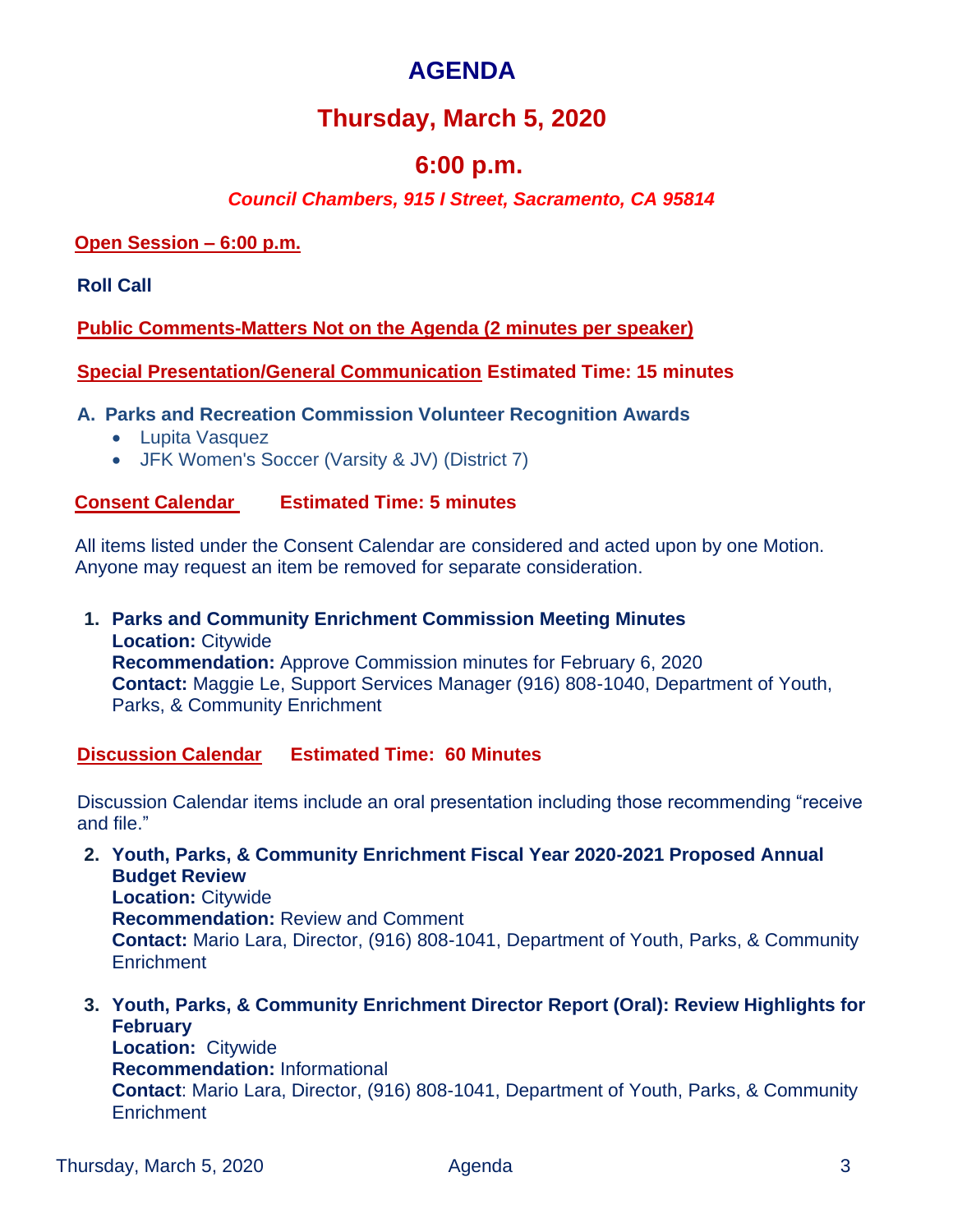**Member Comments-announcements, Questions and Meeting/Conference Reports**

**Adjournment**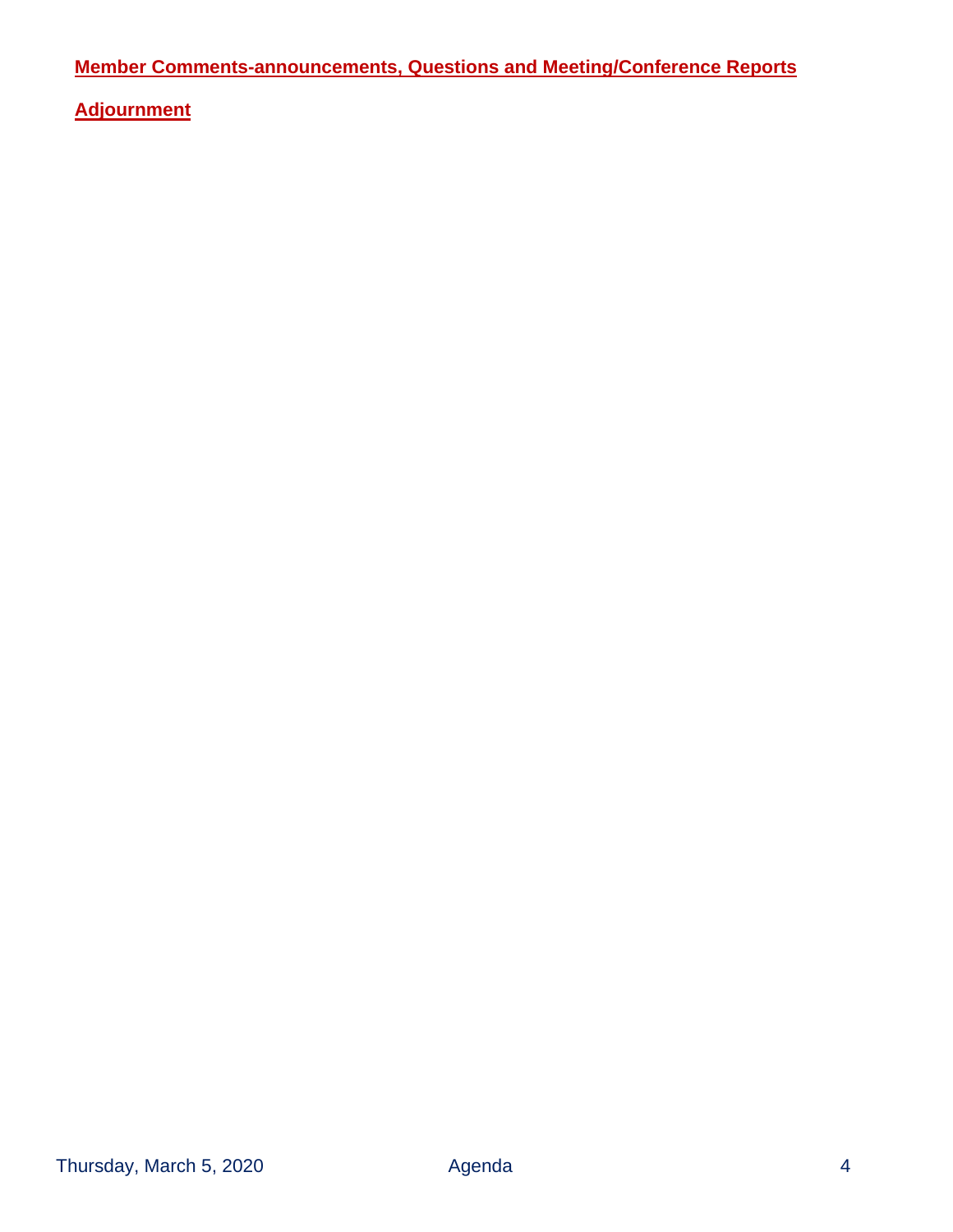

## **Meeting Minutes of the Parks and Community Enrichment Commission**

# **February 6, 2020**

# **6:00 p.m.**

### *City Hall – 915 I Street – Council Chambers*

#### **Open Session – 6:00 p.m.**

**Roll Call** 

The meeting was called to order by Chair Good at 6:00 p.m.

Present:Commissioner Aguilar, Mehta, Flores, Good, Guerrero, Kletzman, Lavelle, Law, Murphy, and Rhodes Absent: Commissioner Malik

### **Consent Calendar**

**1. Parks and Community Enrichment Commission Meeting Minutes Location:** Citywide **Recommendation:** Approve Commission minutes for November 7, 2019 **Contact:** Maggie Le, Support Services Manager, (916) 808-1040, Department of Youth, Parks, & Community Enrichment

Action: Motion to approve Commission minutes with the addition of comments regarding item number four, Ordinance Relating to Outdoor Vending and Sidewalk Vending to Implement SB 946; Commissioners expressed concerns of enforcement at Southside Park in relation to the vendor at the church located across from the park.

Moved/Seconded (Flores/Aguilar) Motion carried 10-Yes 0-No 1-Absent

**2. Parks and Community Enrichment Commission Meeting Minutes Location:** Citywide **Recommendation:** Approve Commission minutes for December 5, 2019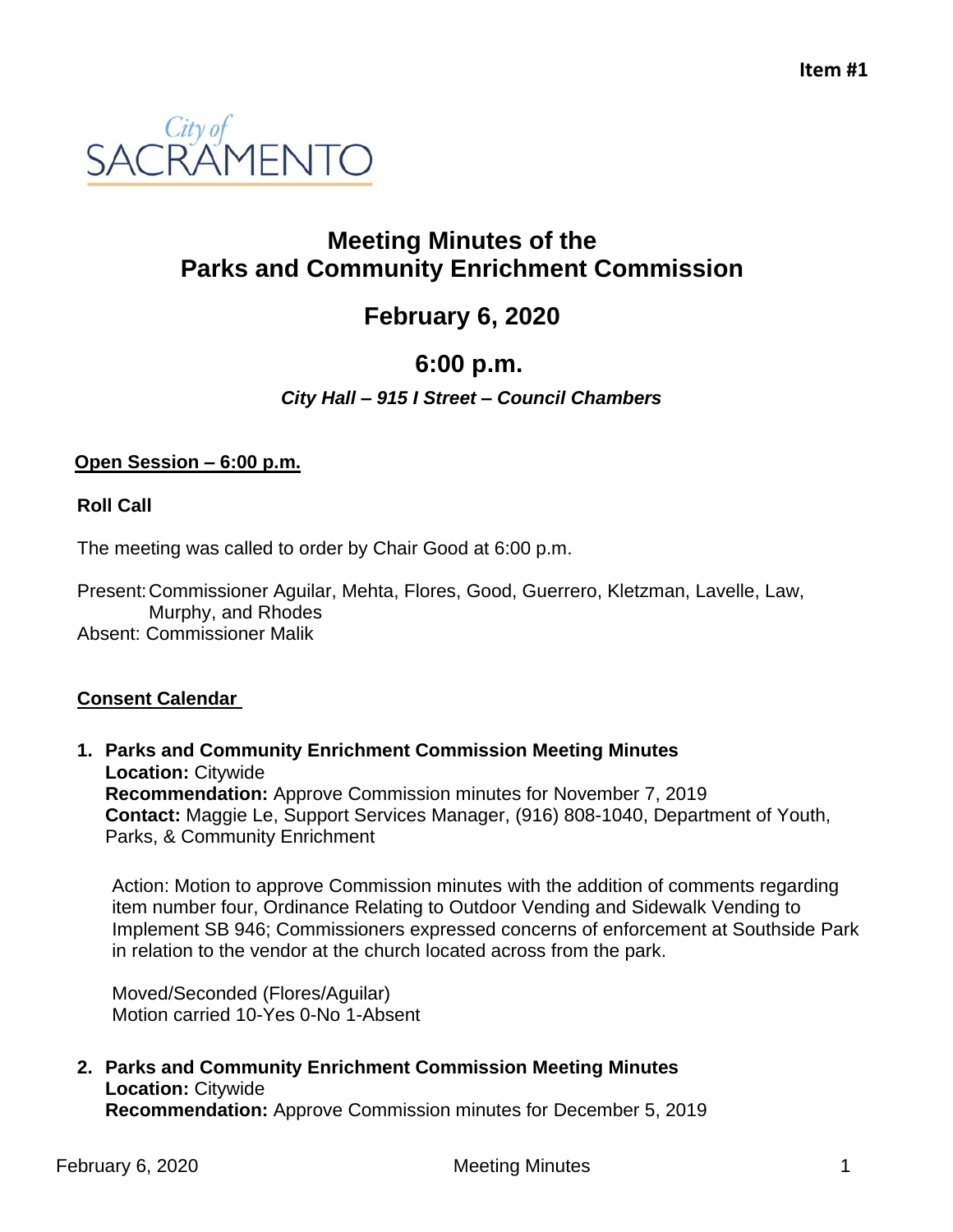**Contact:**Maggie Le, Support Services Manager, (916) 808-1040, Department of Youth, Parks, & Community Enrichment

Action: Motion to approve Commission minutes.

Moved/Seconded (Flores/Aguilar) Motion carried 10-Yes 0-No 1-Absent

**3. Parks and Community Enrichment Commission Meeting Minutes Location:** Citywide **Recommendation:** Approve Commission minutes for January 13, 2020 **Contact:** Maggie Le, Support Services Manager, (916) 808-1040, Department of Youth, Parks, & Community Enrichment

Action: Motion to approve Commission minutes.

Moved/Seconded (Flores/Aguilar) Motion carried 10-Yes 0-No 1-Absent

#### **Discussion Calendar Estimated Time: 60 Minutes**

**4. Selection of Volunteer Recognition Awards**

**Location:** Citywide **Recommendation:** Pass a motion selecting award recipient(s) for the Volunteer Recognition Award **Contact:** Maggie Le, Support Services Manager (916) 808-1040, Department of Youth, Parks, & Community Enrichment **Presenter:** Maggie Le, Support Services Manager (916) 808-1040, Department of Youth, Parks, & Community Enrichment

Action: Motion to select award recipient(s) for the community enrichment category and youth category.

Moved/Seconded (Lavelle/Aguilar) Motion carried 10-Yes 0-No 1-Absent

#### **5. Volunteer Recognition Program**

**Location:** Citywide

**Recommendation:** Pass a motion to support changes to the Volunteer Recognition Program

**Contact:** Maggie Le, Support Services Manager (916) 808-1040, Department of Youth, Parks, & Community Enrichment

**Presenter:** Maggie Le, Support Services Manager (916) 808-1040, Department of Youth, Parks, & Community Enrichment

Ad hoc committee discussed Volunteer Recognition Award program and updated the program based on comments from the January meeting. Instead of doing quarterly

**Item #1**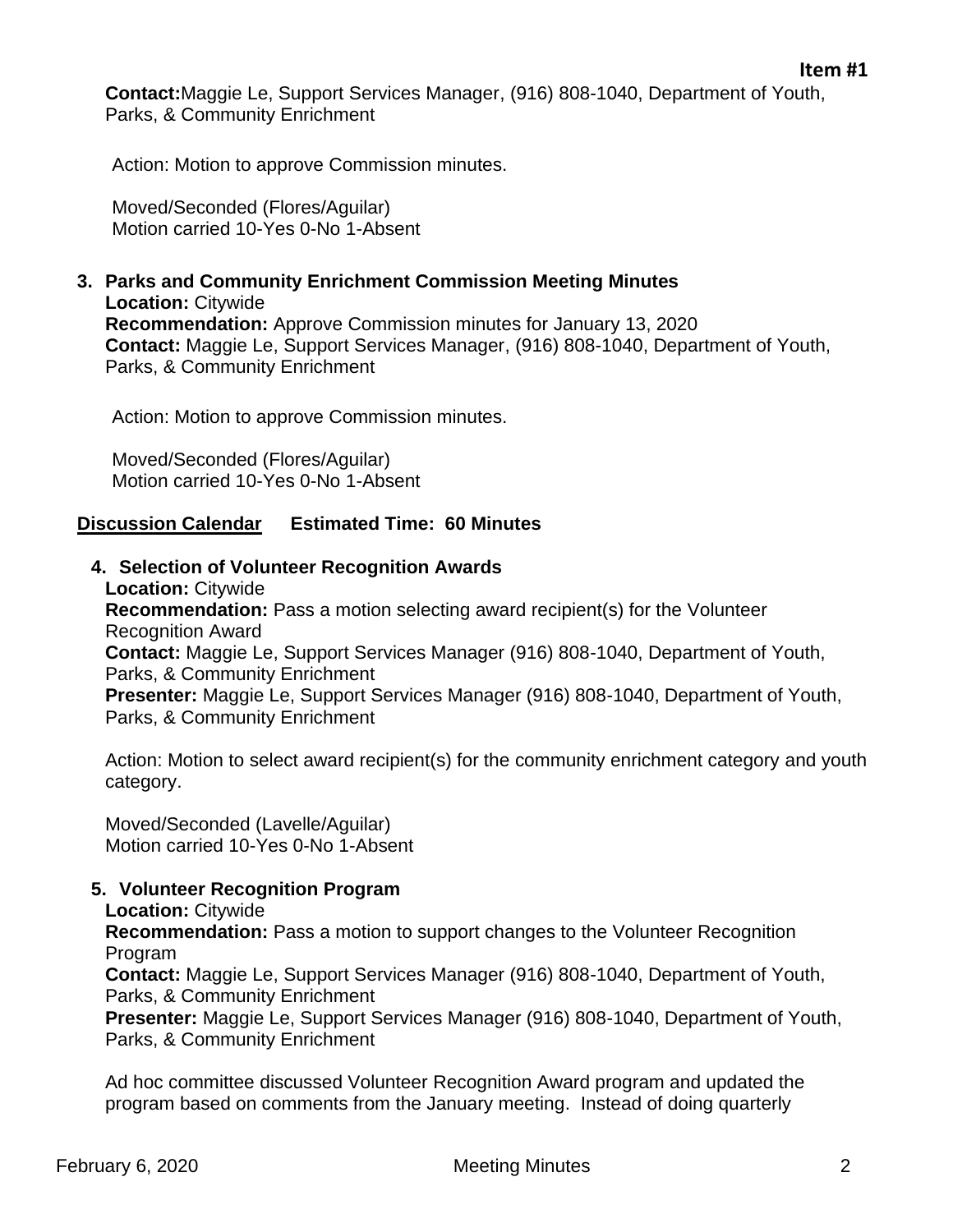recognitions, the ad hoc committee agreed to having two recognitions, one in December and one in June.

Action: Motion to support changes to the Volunteer Recognition Program.

Moved/Seconded (Aguilar/Flores) Motion carried 10-Yes 0-No 1-Absent

#### **6. Futsal Amenities**

**Location:** Citywide **Recommendation:** Informational **Contact:** Mario Lara, Director, (916) 808-1041, Department of Youth, Parks, & Community **Enrichment** 

Rose Shoen provided public comment in support of providing space for futsal as well as her experience with using the under utilized tennis courts at Southside Park for her small futsal club.

Melissa Radmand provided public comment in support of providing space for futsal and her experience in Rose's program.

Claudio Sanchez provided public comment in support of providing space for futsal and his experience though his son's participation in Rose's program.

Mario Lara, Director of Youth, Parks, & Community Enrichment provided a presentation regarding where futsal facilities are currently and planned to be located at City parks and noted that he is working with Rose and Street Soccer to allow her team to use the new courts at O'Neil Park which is close to Southside Park.

#### **7. Tara O'Sullivan Memorial Field Naming**

#### **Location:** Citywide

**Recommendation:** Pass a motion to support the City Council's adoption to name Woodlake Park Softball Field as Officer Tara O'Sullivan Memorial Field **Contact:** Brianna Moland, Assistant Planner, Parks Planning, & Development Services (916) 808-6188

Brianna Moland, Assistant Planner, provided a presentation recommending support for naming Woodlake Park Softball Field as Officer Tara O'Sullivan Memorial Field.

Moved/Seconded (Flores/Rhodes) Motion carried 10-Yes 0-No 1-Absent

**8. City Historic Cemetery Preservation Assessment Location:** Citywide **Recommendation:** Informational **Contact:** C. Gary Hyden, Special Projects Manager, (916) 808-1949, and Andre MacVicar, Cemetery Manager, (916) 808-1196, Department of Youth, Parks, & Community Enrichment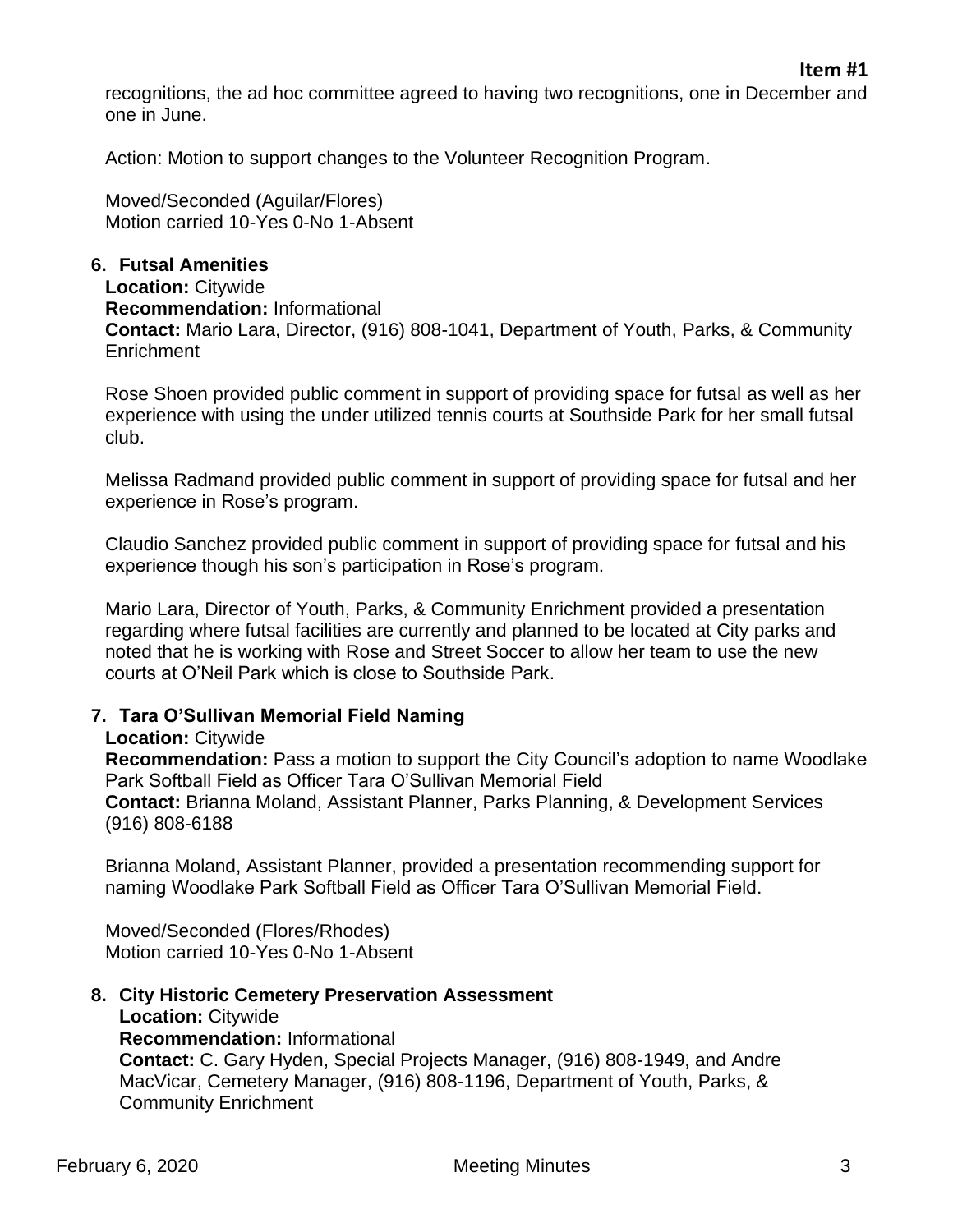Gary Hyden, Special Projects Manager, presented a summary of the Historic City Cemetery Preservation Assessment. The presentation included information regarding Preservation Plan Goals and recommendations.

**9. Youth, Parks, & Community Enrichment Director Report (Oral): Review Highlights for January**

**Location:** Citywide **Recommendation:** Informational **Contact**: Mario Lara, Director, (916) 808-1041, Department of Youth, Parks, & Community **Enrichment** 

Mario Lara provided an update on the following items:

- Come Out & Play catalog and distributed a catalog to each Commissioner
- Youth Job Resource Fair
- The Department had eight promotions and about the same amount of new hires recently.

#### **Member Comments-Ideas, Questions and Meeting/Conference Reports**

Chair Good presented Commissioner Joe Flores with a plaque to recognize his service as the Parks & Community Enrichment Commission Chair from January 2018 through December 2019 and provided a words of gratitude.

Commissioner Mehta mentioned that there is a summer symposium for high school students on February 22<sup>nd</sup> at North Natomas Library.

Commissioner Guerrero thanked Rose, Melissa, and Claudio and his son for coming out to speak regarding futsal. Commissioner Guerrero also mentioned he's been attending Hot Spots in District 3 and now it's a joint effort between District 3 and District 1 and has been well attended. Neighbor works summit, which is part of the Tree Foundation, will be planting trees on February 22<sup>nd</sup> and will send out a flyer to everyone. The Green House is having a bakesale, which benefits Loaves & Fishes and will send out a flyer to everyone. Stanford Settlement Rotary Club is having a pancake sale on February 15<sup>th</sup> to remove paint.

Commissioner Malik was not able to attend; however, Chair Good mentioned to Commissioners that Commissioner Malik will need help with two tree planting events on February  $8<sup>th</sup>$  at Richardson Village Park and February 15<sup>th</sup> at Johnston Park.

Chair Good thanked all Commissioners and stated that it is honor to serve as Chair and looked forward to the great things they will do together this year.

#### **Adjournment**

Chair Good adjourned the meeting at 7: 32PM

Respectfully submitted: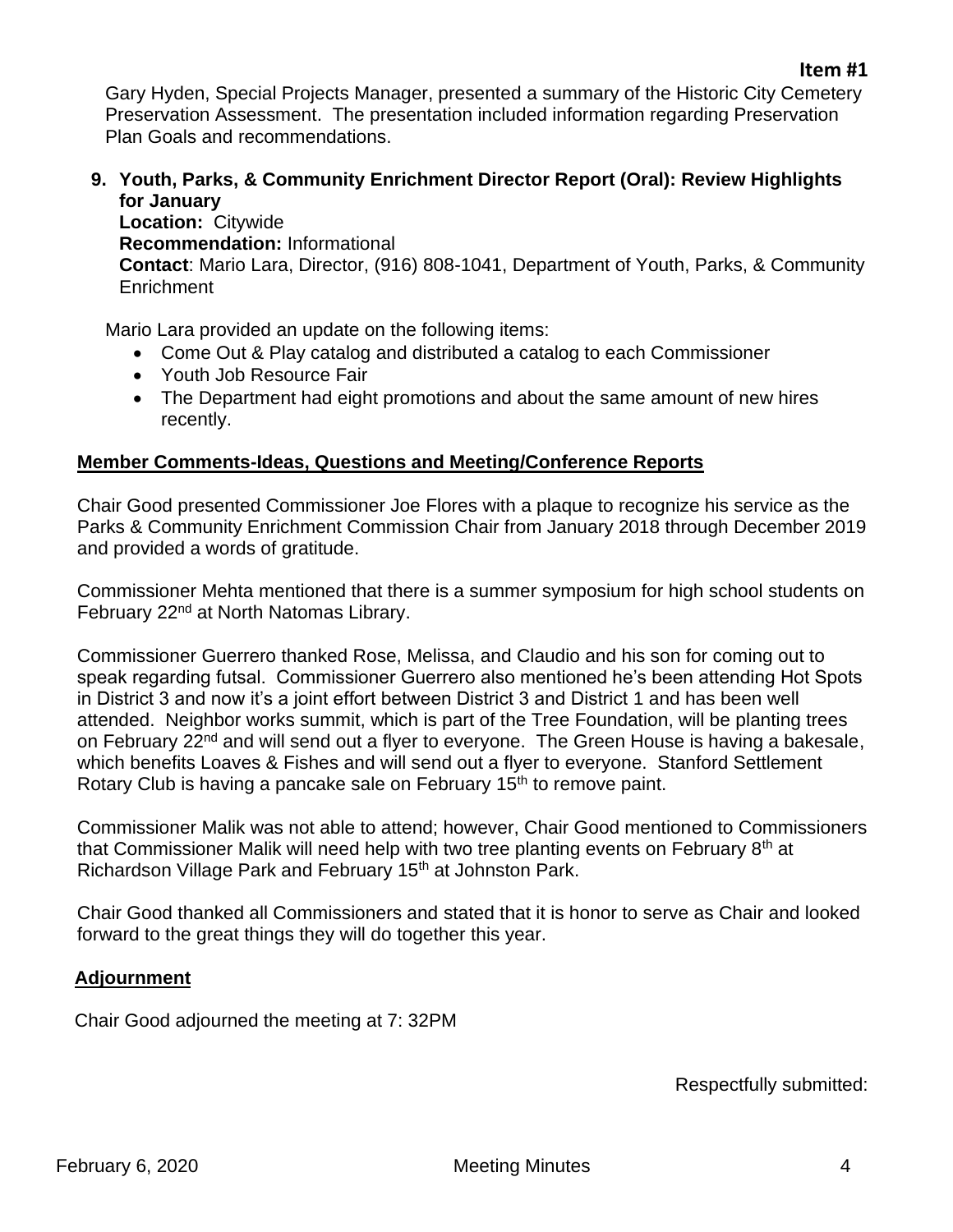### **Item #1**

Maggie Le, Support Services Manager Department of Youth, Parks, & Community Enrichment

Approved by:

Rita Good, Chair Parks and Community Enrichment Commission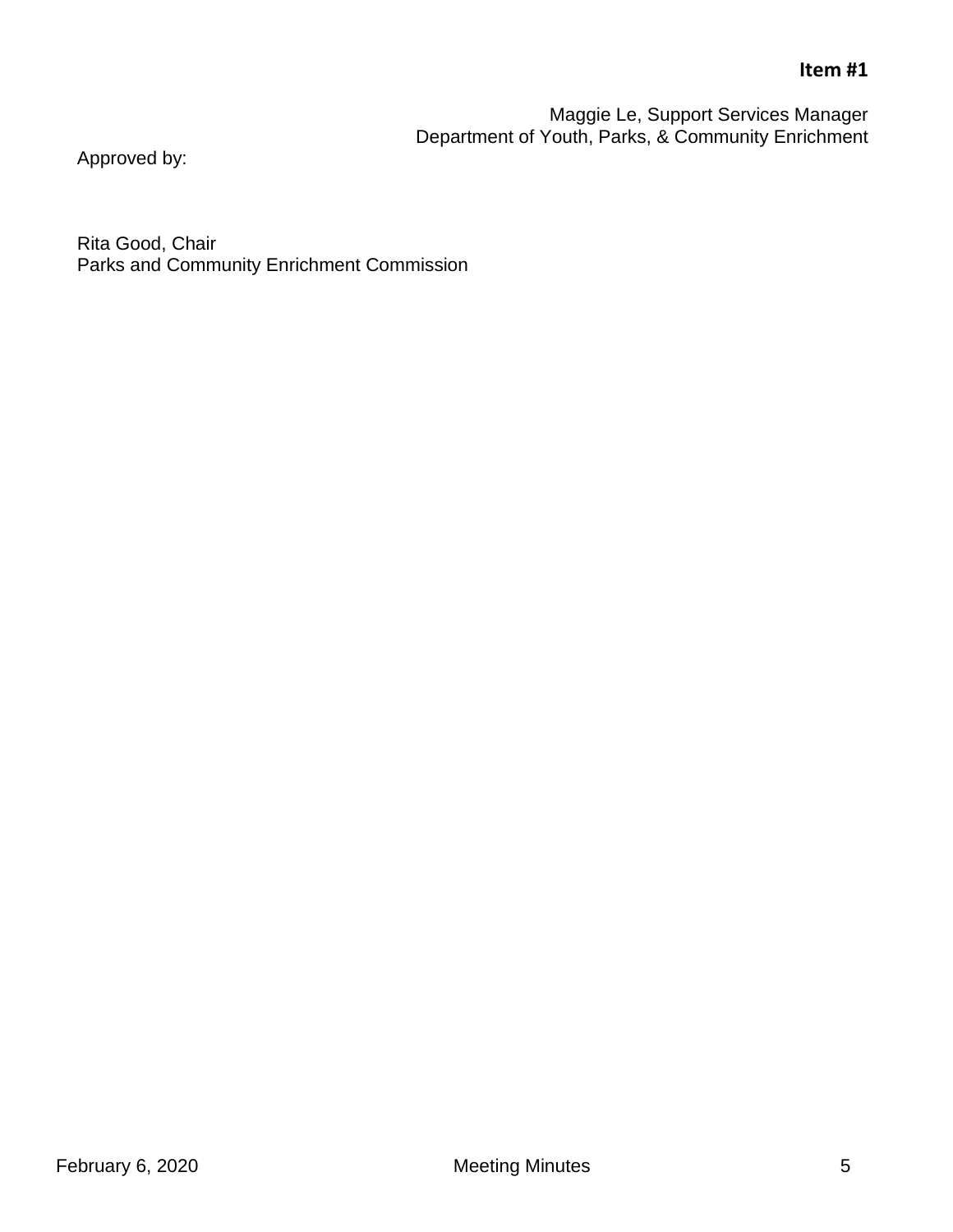**Meeting Date**: 03/05/2020

**Report Type:** Discussion



**Parks & Community Enrichment Commission Report 915 I Street, 3rd Floor [www.CityofSacramento.org](http://www.cityofsacramento.org/)**

**Title:** Review Department's 2020-2021 Operating Budget and Capital Improvement Plan

**Location:** Citywide

**Recommendation:** Review and Comment

**Contact:** Mario Lara, Director, (916) 808-1041, Youth, Parks, & Community Enrichment Department

**Presenter:** Mario Lara, Director, (916) 808-1041, Youth, Parks, & Community Enrichment Department

**Department:** Youth, Parks, & Community Enrichment (YPCE)

**Division:** Fiscal and Management Services

**Dept ID:** 19001011

#### **Attachments:**

**01 Description/Analysis**

| Submitted By: | Mario Lara, Director |
|---------------|----------------------|
| Approved By:  | Mario Lara, Director |
| Signature:    |                      |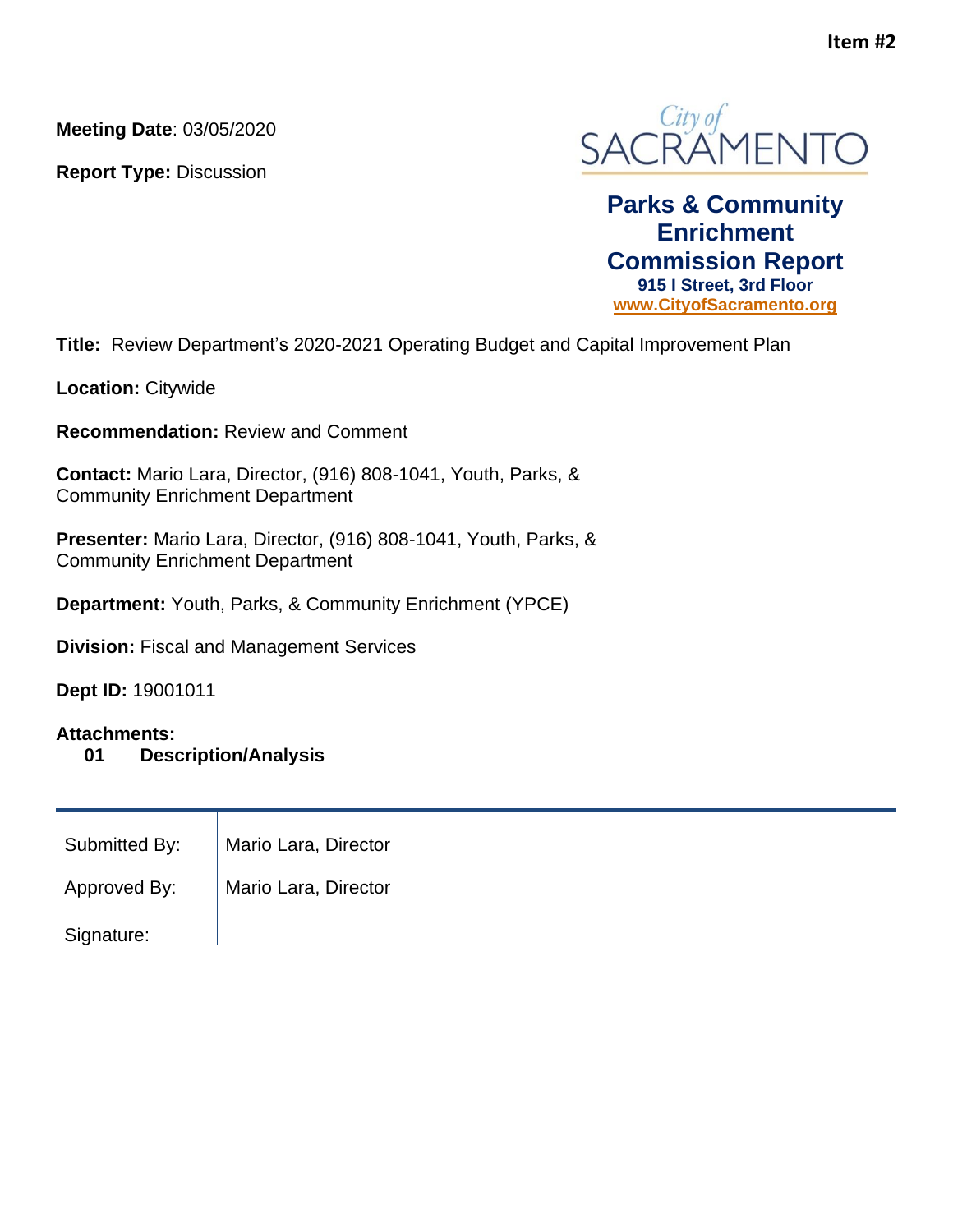#### **Attachment 01 – Description/Analysis**

**Issue:** Per Section 2.62.030 of the City Code -the powers and duties of the Parks and Community Enrichment Commission includes conducting an annual workshop to review the Department's annual operating budget and capital improvement plan.

Annual Operating Budget Review

The Department's annual operating budget is developed during the Annual City Budget Cycle depicted below:



The current approved FY 2019/2020 annual operation budget for the Youth, Park, & Community Enrichment Department is summarized as follows:

### **Division Budget Summary**

| <b>Youth, Parks, and Community Enrichment</b><br><b>Division Budgets</b> | FY2016/17<br><b>Actuals</b> | FY2017/18<br><b>Actuals</b> | FY2018/19<br><b>Approved</b> | FY2018/19<br>Amended | FY2019/20<br><b>Approved</b> | Change<br>More/(Less)<br>Approved/Amended |
|--------------------------------------------------------------------------|-----------------------------|-----------------------------|------------------------------|----------------------|------------------------------|-------------------------------------------|
| <b>Administration &amp; Safety Division</b>                              | .968,252                    | 1,909,725                   | 1,976,964                    | 2.092,596            | 2.091.839                    | (757)                                     |
| <b>Community Enrichment Division</b>                                     | 9,201,491                   | 9,418,261                   | 11,396,367                   | 11,710,770           | 12,265,016                   | 554,246                                   |
| <b>Neighborhood Services Division</b>                                    | 755,718                     | 668,708                     | 470.120                      | 673,336              | 622,300                      | (51,036)                                  |
| Park Maintenance & Planning Division                                     | 12,867,713                  | 12,557,152                  | 14,383,466                   | 13,693,061           | 14,578,811                   | 885,750                                   |
| <b>Youth Division</b>                                                    | 11,058,922                  | 8,014,434                   | 9,435,835                    | 9,853,628            | 9,569,203                    | (284, 424)                                |
| Total                                                                    | 35,852,096                  | 32,568,281                  | 37,662,752                   | 38,023,391           | 39,127,168                   | 1,103,778                                 |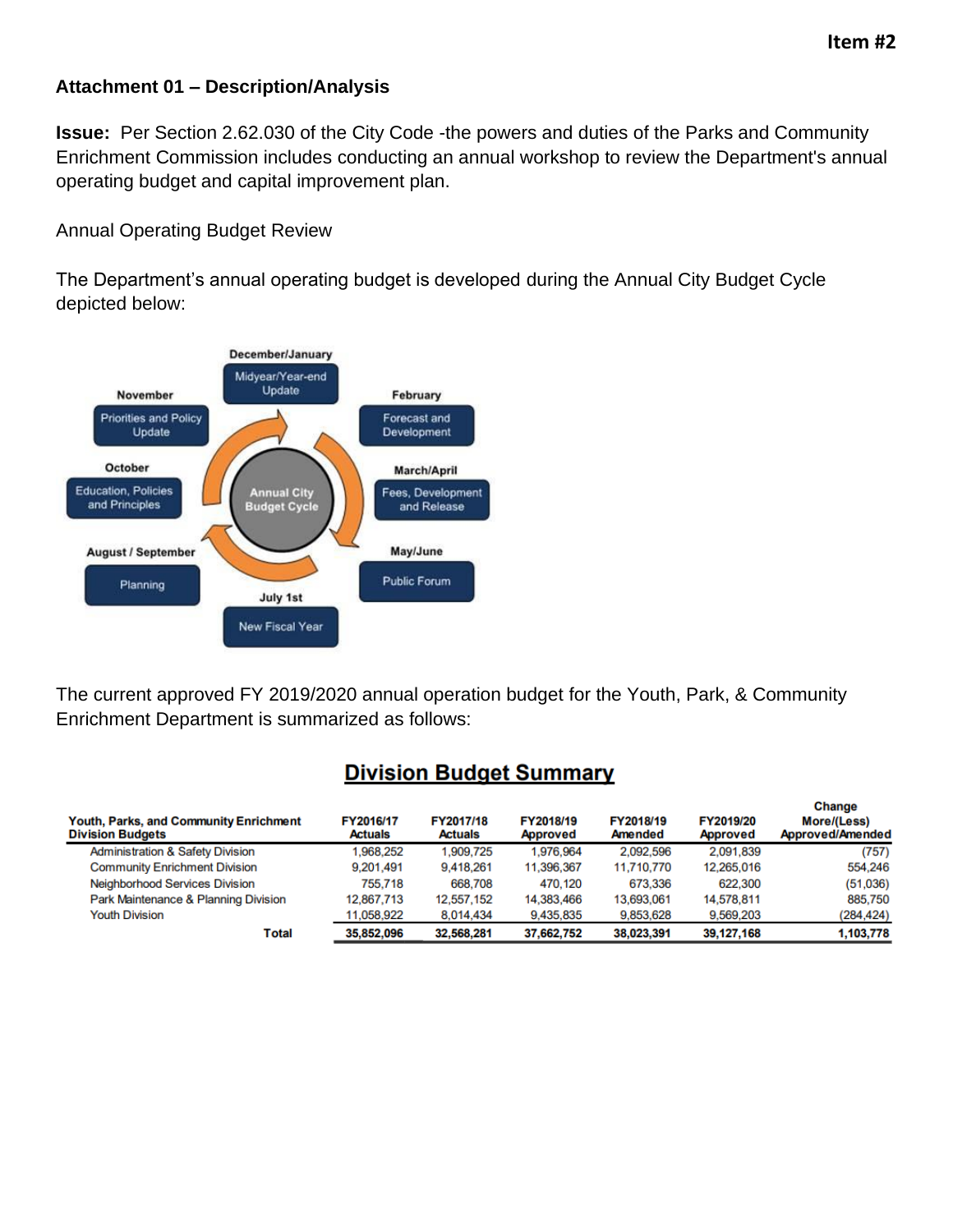### **Staffing Levels**

| <b>Youth, Parks, and Community Enrichment</b><br><b>Division Budgets</b> | FY2016/17<br><b>Actuals</b> | FY2017/18<br><b>Actuals</b> | FY2018/19<br><b>Approved</b> | FY2018/19<br>Amended | FY2019/20<br><b>Approved</b> | <b>Change</b><br><b>More/(Less)</b><br>Approved/Amended |
|--------------------------------------------------------------------------|-----------------------------|-----------------------------|------------------------------|----------------------|------------------------------|---------------------------------------------------------|
| <b>Administration &amp; Safety Division</b>                              | 24.00                       | 24.00                       | 22.00                        | 22.00                | 22.00                        |                                                         |
| <b>Community Enrichment Division</b>                                     | 216.44                      | 223.75                      | 234.32                       | 247.74               | 291.64                       | 43.90                                                   |
| <b>Neighborhood Services Division</b>                                    | 10.47                       | 9.45                        | 5.95                         | 5.95                 | 4.95                         | (1.00)                                                  |
| Park Maintenance & Planning Division                                     | 140.84                      | 145.84                      | 147.84                       | 148.84               | 149.64                       | 0.80                                                    |
| <b>Youth Division</b>                                                    | 297.46                      | 222.16                      | 208.97                       | 227.11               | 234.11                       | 7.00                                                    |
| Total                                                                    | 689.21                      | 625.20                      | 619.08                       | 651.64               | 702.34                       | 50.70                                                   |

### Key benchmarks using 2019 NRPA Agency Performance Review online tool:

|                                                  | <b>Population Density</b> |                 |                           |                           |
|--------------------------------------------------|---------------------------|-----------------|---------------------------|---------------------------|
|                                                  | <b>Population</b>         | 3,000/sq. mi to |                           |                           |
| 2019 Benchmark                                   | 300K to 700K              | 6,000/sq. mi    | <b>Combined</b>           | <b>YPCE</b>               |
| <b>Operating Expenditures per Capita</b>         | \$57.00                   | \$137.00        | \$113.00                  | \$78.58                   |
| Park Operating Expenditures per Acre of Parkland | \$2,478.00                | \$5,610.00      | \$4,475.00                | \$4,376.11                |
| Operating Expenditures per Acre of Parkland      | \$4,274.00                | \$17,708.00     | \$9,333.00                | $\frac{1}{2}$ \$11,527.69 |
| FTE per 10,000 population                        | 5.2                       | 14.30           | 11.60                     | 14.33                     |
| <b>Operating Expenditures per FTE</b>            | \$96,546.00               | \$102,951.00    | $$99,762.00$ $$55,209.39$ |                           |
| % of Budget for Maintenance                      | 58%                       | 32%             | 48%                       | 38%                       |

Source: https://www.nrpa.org/publications-research/parkmetrics/

Priority Areas for augmentation in YPCE's Operating Expenditures in fiscal year 2020/2021 include:

North Natomas Aquatics Complex staffing and operations Deferred Maintenance Parks Maintenance staffing and non-personnel resources Parks Safety staffing Youth Programs Continuous Quality Improvement Unit

Capital Improvement Plan Review

There are currently 243 active CIP project accounts with available funding of \$25.6 million 14 new CIP projects are proposed for fiscal year 2020/2021 as outlined below:

| Name of CIP           | <b>Amount and Fund</b> | Scope                          |
|-----------------------|------------------------|--------------------------------|
| Airfield Park Phase 2 | $$1.4M$ PIF            | Grading, drainage, concrete    |
|                       |                        | flatwork, shade canopies,      |
|                       |                        | picnic area, site furnishings, |
|                       |                        | irrigation, trees, low water   |
|                       |                        | use planning and turf.         |
|                       |                        |                                |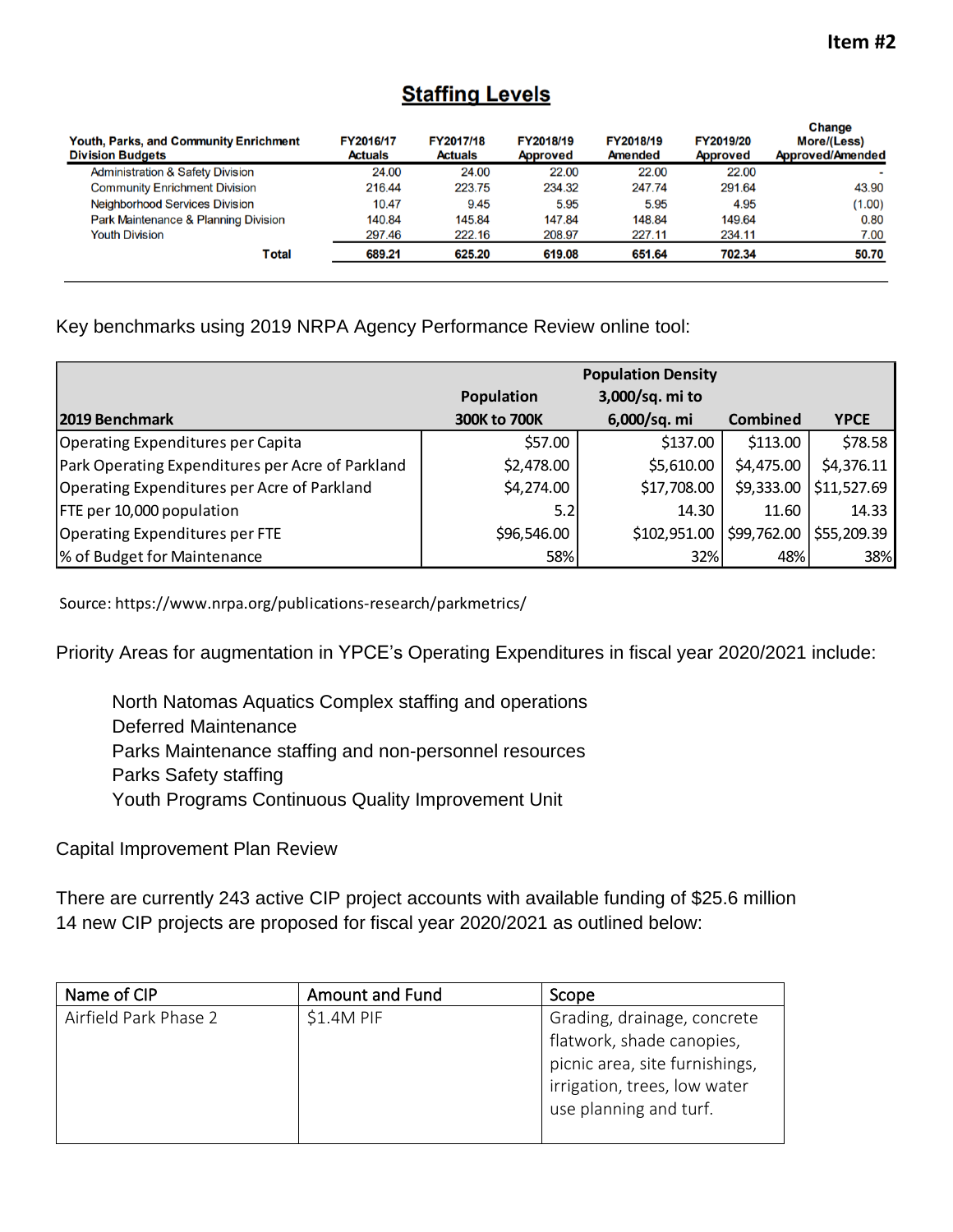| \$114K PIF<br>grading, concrete walkways,<br>Improvements<br>irrigation, turf and low water<br>planting.<br>\$375K PIF<br><b>Blackbird Park Phase 2</b><br>Grading, fencing, concrete,<br>asphalt, striping, futsal goals,<br>and irrigation modifications.<br>\$50K PIF<br>Staff and design costs of<br>Lawrence Park Jogging Trail<br>future trail<br>Meadows Park Phase 2<br>\$700K PIF<br>Grading, drainage, concrete<br>flatwork and curbs, play<br>equipment, shade canopy,<br>playground resurfacing,<br>irrigation mods and trees.<br>\$100k PIF<br>Landscaping, lighting and<br>Pannell Center Landscape<br>improvements near new art<br>Improvements<br>installation<br>\$275K PIF<br>Regency Park Playground<br>Demo of existing play area,<br>Renovation<br>concrete flatwork, cubs, new<br>play equipment, accessibility<br>improvements, swings,<br>playground surfacing and<br>signage.<br>Demo of old restroom and<br>\$600K PIF<br>Southside Park Restroom and<br>playground surfacing,<br>Playground Resurfacing<br>relocation of new<br>prefabricated restroom,<br>utilities, concrete walkways,<br>accessibility improvements,<br>minor play equipment<br>replacement, rubber<br>surfacing and wood fiber<br>replacement.<br>Parks collects \$240K from<br>Sutter's Landing Park<br>\$240K General Fund per year<br>for the next 5 years (total<br>billboard revenue at SLP per<br>Program<br>\$1.2M)<br>year. It funds design and<br>construction of facilities at<br>the regional park.<br><b>\$250K PIF</b><br>Oki Park Playground<br>Replace existing playground<br>and accessibility<br>improvements<br>\$500K Citywide PIF<br>Citywide Park Improvements<br>To allocate funding as<br>proposed on priority projects<br>(R2019-0242):<br>\$250K for Land Park<br>Amphitheatre<br>Renovation | Barandas Park Phase 2 | \$117K Quimby | Clearing and grubbing, |
|----------------------------------------------------------------------------------------------------------------------------------------------------------------------------------------------------------------------------------------------------------------------------------------------------------------------------------------------------------------------------------------------------------------------------------------------------------------------------------------------------------------------------------------------------------------------------------------------------------------------------------------------------------------------------------------------------------------------------------------------------------------------------------------------------------------------------------------------------------------------------------------------------------------------------------------------------------------------------------------------------------------------------------------------------------------------------------------------------------------------------------------------------------------------------------------------------------------------------------------------------------------------------------------------------------------------------------------------------------------------------------------------------------------------------------------------------------------------------------------------------------------------------------------------------------------------------------------------------------------------------------------------------------------------------------------------------------------------------------------------------------------------------------------------------------------------|-----------------------|---------------|------------------------|
|                                                                                                                                                                                                                                                                                                                                                                                                                                                                                                                                                                                                                                                                                                                                                                                                                                                                                                                                                                                                                                                                                                                                                                                                                                                                                                                                                                                                                                                                                                                                                                                                                                                                                                                                                                                                                      |                       |               |                        |
|                                                                                                                                                                                                                                                                                                                                                                                                                                                                                                                                                                                                                                                                                                                                                                                                                                                                                                                                                                                                                                                                                                                                                                                                                                                                                                                                                                                                                                                                                                                                                                                                                                                                                                                                                                                                                      |                       |               |                        |
|                                                                                                                                                                                                                                                                                                                                                                                                                                                                                                                                                                                                                                                                                                                                                                                                                                                                                                                                                                                                                                                                                                                                                                                                                                                                                                                                                                                                                                                                                                                                                                                                                                                                                                                                                                                                                      |                       |               |                        |
|                                                                                                                                                                                                                                                                                                                                                                                                                                                                                                                                                                                                                                                                                                                                                                                                                                                                                                                                                                                                                                                                                                                                                                                                                                                                                                                                                                                                                                                                                                                                                                                                                                                                                                                                                                                                                      |                       |               |                        |
|                                                                                                                                                                                                                                                                                                                                                                                                                                                                                                                                                                                                                                                                                                                                                                                                                                                                                                                                                                                                                                                                                                                                                                                                                                                                                                                                                                                                                                                                                                                                                                                                                                                                                                                                                                                                                      |                       |               |                        |
|                                                                                                                                                                                                                                                                                                                                                                                                                                                                                                                                                                                                                                                                                                                                                                                                                                                                                                                                                                                                                                                                                                                                                                                                                                                                                                                                                                                                                                                                                                                                                                                                                                                                                                                                                                                                                      |                       |               |                        |
|                                                                                                                                                                                                                                                                                                                                                                                                                                                                                                                                                                                                                                                                                                                                                                                                                                                                                                                                                                                                                                                                                                                                                                                                                                                                                                                                                                                                                                                                                                                                                                                                                                                                                                                                                                                                                      |                       |               |                        |
|                                                                                                                                                                                                                                                                                                                                                                                                                                                                                                                                                                                                                                                                                                                                                                                                                                                                                                                                                                                                                                                                                                                                                                                                                                                                                                                                                                                                                                                                                                                                                                                                                                                                                                                                                                                                                      |                       |               |                        |
|                                                                                                                                                                                                                                                                                                                                                                                                                                                                                                                                                                                                                                                                                                                                                                                                                                                                                                                                                                                                                                                                                                                                                                                                                                                                                                                                                                                                                                                                                                                                                                                                                                                                                                                                                                                                                      |                       |               |                        |
|                                                                                                                                                                                                                                                                                                                                                                                                                                                                                                                                                                                                                                                                                                                                                                                                                                                                                                                                                                                                                                                                                                                                                                                                                                                                                                                                                                                                                                                                                                                                                                                                                                                                                                                                                                                                                      |                       |               |                        |
|                                                                                                                                                                                                                                                                                                                                                                                                                                                                                                                                                                                                                                                                                                                                                                                                                                                                                                                                                                                                                                                                                                                                                                                                                                                                                                                                                                                                                                                                                                                                                                                                                                                                                                                                                                                                                      |                       |               |                        |
|                                                                                                                                                                                                                                                                                                                                                                                                                                                                                                                                                                                                                                                                                                                                                                                                                                                                                                                                                                                                                                                                                                                                                                                                                                                                                                                                                                                                                                                                                                                                                                                                                                                                                                                                                                                                                      |                       |               |                        |
|                                                                                                                                                                                                                                                                                                                                                                                                                                                                                                                                                                                                                                                                                                                                                                                                                                                                                                                                                                                                                                                                                                                                                                                                                                                                                                                                                                                                                                                                                                                                                                                                                                                                                                                                                                                                                      |                       |               |                        |
|                                                                                                                                                                                                                                                                                                                                                                                                                                                                                                                                                                                                                                                                                                                                                                                                                                                                                                                                                                                                                                                                                                                                                                                                                                                                                                                                                                                                                                                                                                                                                                                                                                                                                                                                                                                                                      |                       |               |                        |
|                                                                                                                                                                                                                                                                                                                                                                                                                                                                                                                                                                                                                                                                                                                                                                                                                                                                                                                                                                                                                                                                                                                                                                                                                                                                                                                                                                                                                                                                                                                                                                                                                                                                                                                                                                                                                      |                       |               |                        |
|                                                                                                                                                                                                                                                                                                                                                                                                                                                                                                                                                                                                                                                                                                                                                                                                                                                                                                                                                                                                                                                                                                                                                                                                                                                                                                                                                                                                                                                                                                                                                                                                                                                                                                                                                                                                                      |                       |               |                        |
|                                                                                                                                                                                                                                                                                                                                                                                                                                                                                                                                                                                                                                                                                                                                                                                                                                                                                                                                                                                                                                                                                                                                                                                                                                                                                                                                                                                                                                                                                                                                                                                                                                                                                                                                                                                                                      |                       |               |                        |
|                                                                                                                                                                                                                                                                                                                                                                                                                                                                                                                                                                                                                                                                                                                                                                                                                                                                                                                                                                                                                                                                                                                                                                                                                                                                                                                                                                                                                                                                                                                                                                                                                                                                                                                                                                                                                      |                       |               |                        |
|                                                                                                                                                                                                                                                                                                                                                                                                                                                                                                                                                                                                                                                                                                                                                                                                                                                                                                                                                                                                                                                                                                                                                                                                                                                                                                                                                                                                                                                                                                                                                                                                                                                                                                                                                                                                                      |                       |               |                        |
|                                                                                                                                                                                                                                                                                                                                                                                                                                                                                                                                                                                                                                                                                                                                                                                                                                                                                                                                                                                                                                                                                                                                                                                                                                                                                                                                                                                                                                                                                                                                                                                                                                                                                                                                                                                                                      |                       |               |                        |
|                                                                                                                                                                                                                                                                                                                                                                                                                                                                                                                                                                                                                                                                                                                                                                                                                                                                                                                                                                                                                                                                                                                                                                                                                                                                                                                                                                                                                                                                                                                                                                                                                                                                                                                                                                                                                      |                       |               |                        |
|                                                                                                                                                                                                                                                                                                                                                                                                                                                                                                                                                                                                                                                                                                                                                                                                                                                                                                                                                                                                                                                                                                                                                                                                                                                                                                                                                                                                                                                                                                                                                                                                                                                                                                                                                                                                                      |                       |               |                        |
|                                                                                                                                                                                                                                                                                                                                                                                                                                                                                                                                                                                                                                                                                                                                                                                                                                                                                                                                                                                                                                                                                                                                                                                                                                                                                                                                                                                                                                                                                                                                                                                                                                                                                                                                                                                                                      |                       |               |                        |
|                                                                                                                                                                                                                                                                                                                                                                                                                                                                                                                                                                                                                                                                                                                                                                                                                                                                                                                                                                                                                                                                                                                                                                                                                                                                                                                                                                                                                                                                                                                                                                                                                                                                                                                                                                                                                      |                       |               |                        |
|                                                                                                                                                                                                                                                                                                                                                                                                                                                                                                                                                                                                                                                                                                                                                                                                                                                                                                                                                                                                                                                                                                                                                                                                                                                                                                                                                                                                                                                                                                                                                                                                                                                                                                                                                                                                                      |                       |               |                        |
|                                                                                                                                                                                                                                                                                                                                                                                                                                                                                                                                                                                                                                                                                                                                                                                                                                                                                                                                                                                                                                                                                                                                                                                                                                                                                                                                                                                                                                                                                                                                                                                                                                                                                                                                                                                                                      |                       |               |                        |
|                                                                                                                                                                                                                                                                                                                                                                                                                                                                                                                                                                                                                                                                                                                                                                                                                                                                                                                                                                                                                                                                                                                                                                                                                                                                                                                                                                                                                                                                                                                                                                                                                                                                                                                                                                                                                      |                       |               |                        |
|                                                                                                                                                                                                                                                                                                                                                                                                                                                                                                                                                                                                                                                                                                                                                                                                                                                                                                                                                                                                                                                                                                                                                                                                                                                                                                                                                                                                                                                                                                                                                                                                                                                                                                                                                                                                                      |                       |               |                        |
|                                                                                                                                                                                                                                                                                                                                                                                                                                                                                                                                                                                                                                                                                                                                                                                                                                                                                                                                                                                                                                                                                                                                                                                                                                                                                                                                                                                                                                                                                                                                                                                                                                                                                                                                                                                                                      |                       |               |                        |
|                                                                                                                                                                                                                                                                                                                                                                                                                                                                                                                                                                                                                                                                                                                                                                                                                                                                                                                                                                                                                                                                                                                                                                                                                                                                                                                                                                                                                                                                                                                                                                                                                                                                                                                                                                                                                      |                       |               |                        |
|                                                                                                                                                                                                                                                                                                                                                                                                                                                                                                                                                                                                                                                                                                                                                                                                                                                                                                                                                                                                                                                                                                                                                                                                                                                                                                                                                                                                                                                                                                                                                                                                                                                                                                                                                                                                                      |                       |               |                        |
|                                                                                                                                                                                                                                                                                                                                                                                                                                                                                                                                                                                                                                                                                                                                                                                                                                                                                                                                                                                                                                                                                                                                                                                                                                                                                                                                                                                                                                                                                                                                                                                                                                                                                                                                                                                                                      |                       |               |                        |
|                                                                                                                                                                                                                                                                                                                                                                                                                                                                                                                                                                                                                                                                                                                                                                                                                                                                                                                                                                                                                                                                                                                                                                                                                                                                                                                                                                                                                                                                                                                                                                                                                                                                                                                                                                                                                      |                       |               |                        |
|                                                                                                                                                                                                                                                                                                                                                                                                                                                                                                                                                                                                                                                                                                                                                                                                                                                                                                                                                                                                                                                                                                                                                                                                                                                                                                                                                                                                                                                                                                                                                                                                                                                                                                                                                                                                                      |                       |               |                        |
|                                                                                                                                                                                                                                                                                                                                                                                                                                                                                                                                                                                                                                                                                                                                                                                                                                                                                                                                                                                                                                                                                                                                                                                                                                                                                                                                                                                                                                                                                                                                                                                                                                                                                                                                                                                                                      |                       |               |                        |
|                                                                                                                                                                                                                                                                                                                                                                                                                                                                                                                                                                                                                                                                                                                                                                                                                                                                                                                                                                                                                                                                                                                                                                                                                                                                                                                                                                                                                                                                                                                                                                                                                                                                                                                                                                                                                      |                       |               |                        |
|                                                                                                                                                                                                                                                                                                                                                                                                                                                                                                                                                                                                                                                                                                                                                                                                                                                                                                                                                                                                                                                                                                                                                                                                                                                                                                                                                                                                                                                                                                                                                                                                                                                                                                                                                                                                                      |                       |               |                        |
|                                                                                                                                                                                                                                                                                                                                                                                                                                                                                                                                                                                                                                                                                                                                                                                                                                                                                                                                                                                                                                                                                                                                                                                                                                                                                                                                                                                                                                                                                                                                                                                                                                                                                                                                                                                                                      |                       |               |                        |
|                                                                                                                                                                                                                                                                                                                                                                                                                                                                                                                                                                                                                                                                                                                                                                                                                                                                                                                                                                                                                                                                                                                                                                                                                                                                                                                                                                                                                                                                                                                                                                                                                                                                                                                                                                                                                      |                       |               |                        |
|                                                                                                                                                                                                                                                                                                                                                                                                                                                                                                                                                                                                                                                                                                                                                                                                                                                                                                                                                                                                                                                                                                                                                                                                                                                                                                                                                                                                                                                                                                                                                                                                                                                                                                                                                                                                                      |                       |               |                        |
|                                                                                                                                                                                                                                                                                                                                                                                                                                                                                                                                                                                                                                                                                                                                                                                                                                                                                                                                                                                                                                                                                                                                                                                                                                                                                                                                                                                                                                                                                                                                                                                                                                                                                                                                                                                                                      |                       |               |                        |
|                                                                                                                                                                                                                                                                                                                                                                                                                                                                                                                                                                                                                                                                                                                                                                                                                                                                                                                                                                                                                                                                                                                                                                                                                                                                                                                                                                                                                                                                                                                                                                                                                                                                                                                                                                                                                      |                       |               |                        |
|                                                                                                                                                                                                                                                                                                                                                                                                                                                                                                                                                                                                                                                                                                                                                                                                                                                                                                                                                                                                                                                                                                                                                                                                                                                                                                                                                                                                                                                                                                                                                                                                                                                                                                                                                                                                                      |                       |               |                        |
|                                                                                                                                                                                                                                                                                                                                                                                                                                                                                                                                                                                                                                                                                                                                                                                                                                                                                                                                                                                                                                                                                                                                                                                                                                                                                                                                                                                                                                                                                                                                                                                                                                                                                                                                                                                                                      |                       |               |                        |